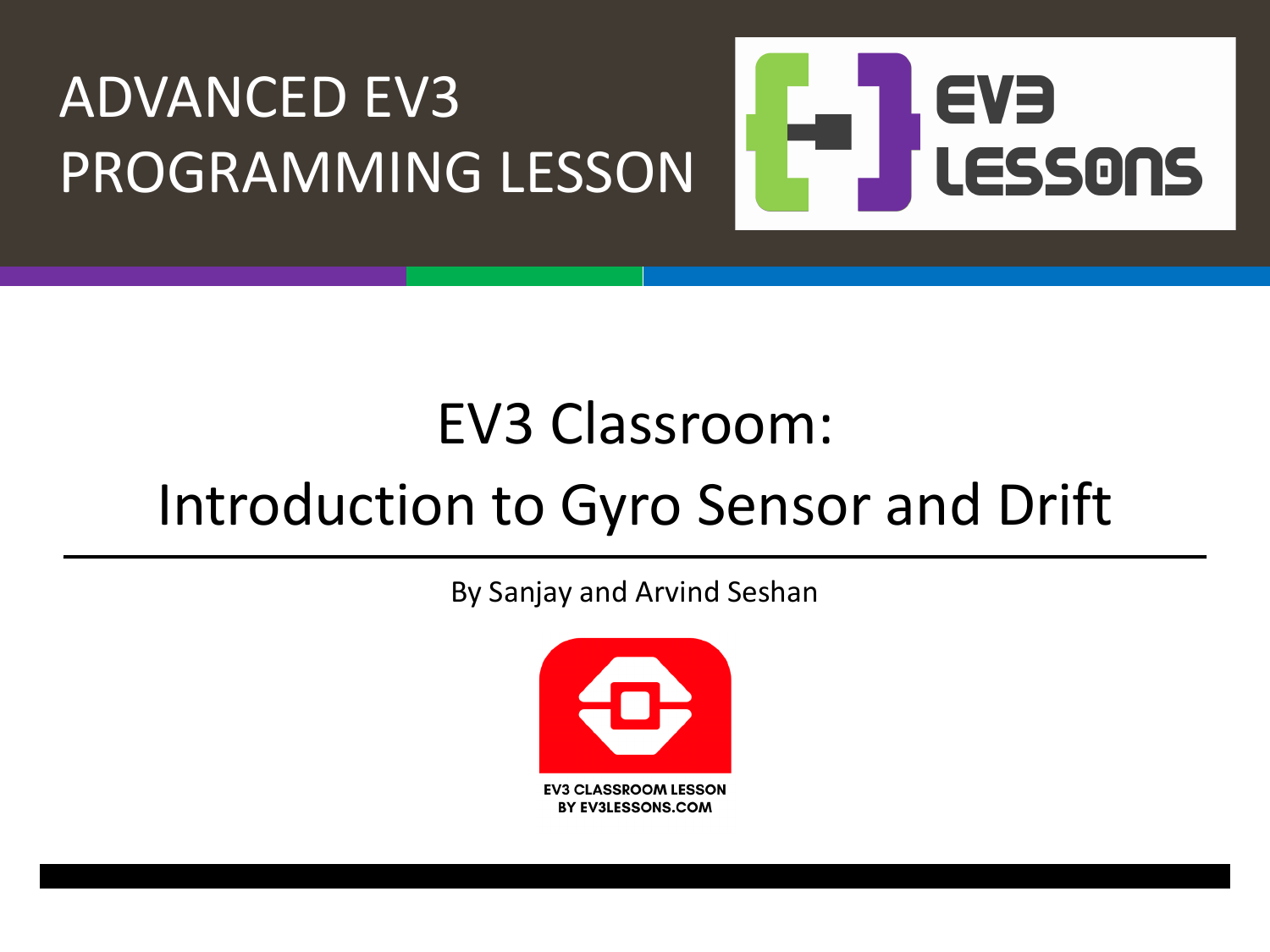## Lesson Objectives

- 1. Learn what the Gyro Sensor does
- 2. Learn about 2 common problems with using the gyro sensor (drift and lag)
- 3. Learn what "drift" means
- 4. Learn how to correct for drift with a gyro "calibration" technique
- 5. Learn about how older and newer generations of gyro sensors effect the calibration process

Prerequisites: Loops, Operators, Wait Blocks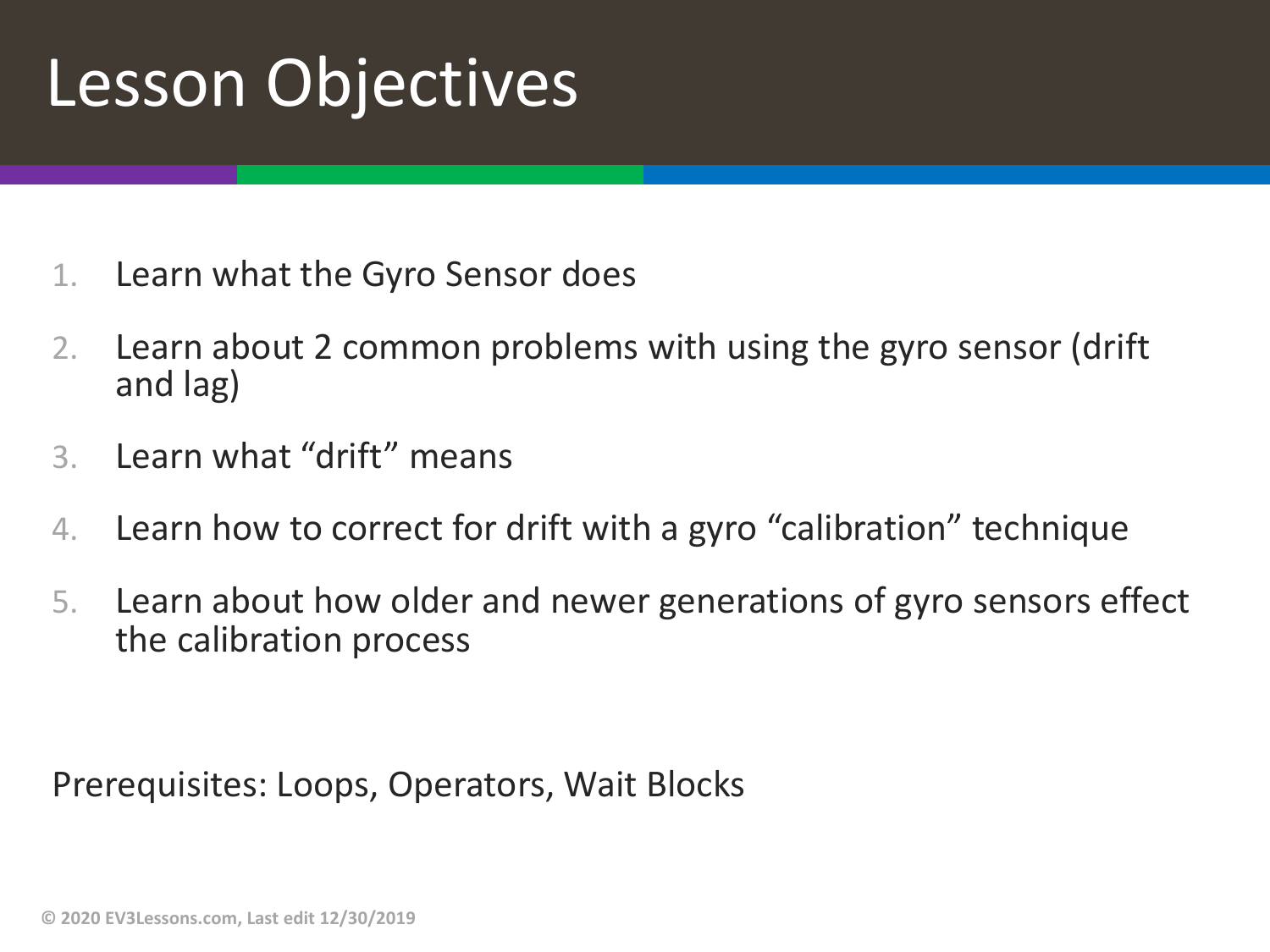# What is the Gyro Sensor?

- Gyro sensor detects rotational motion
- The sensor measures the rate of rotation in degrees per second (rate)
- $\blacktriangleright$  It also keeps track of the total rotational angle and therefore lets you measure how far your robot has turned (angle)
- The accuracy of the sensor is  $\pm 3$  degrees for 90 degree turn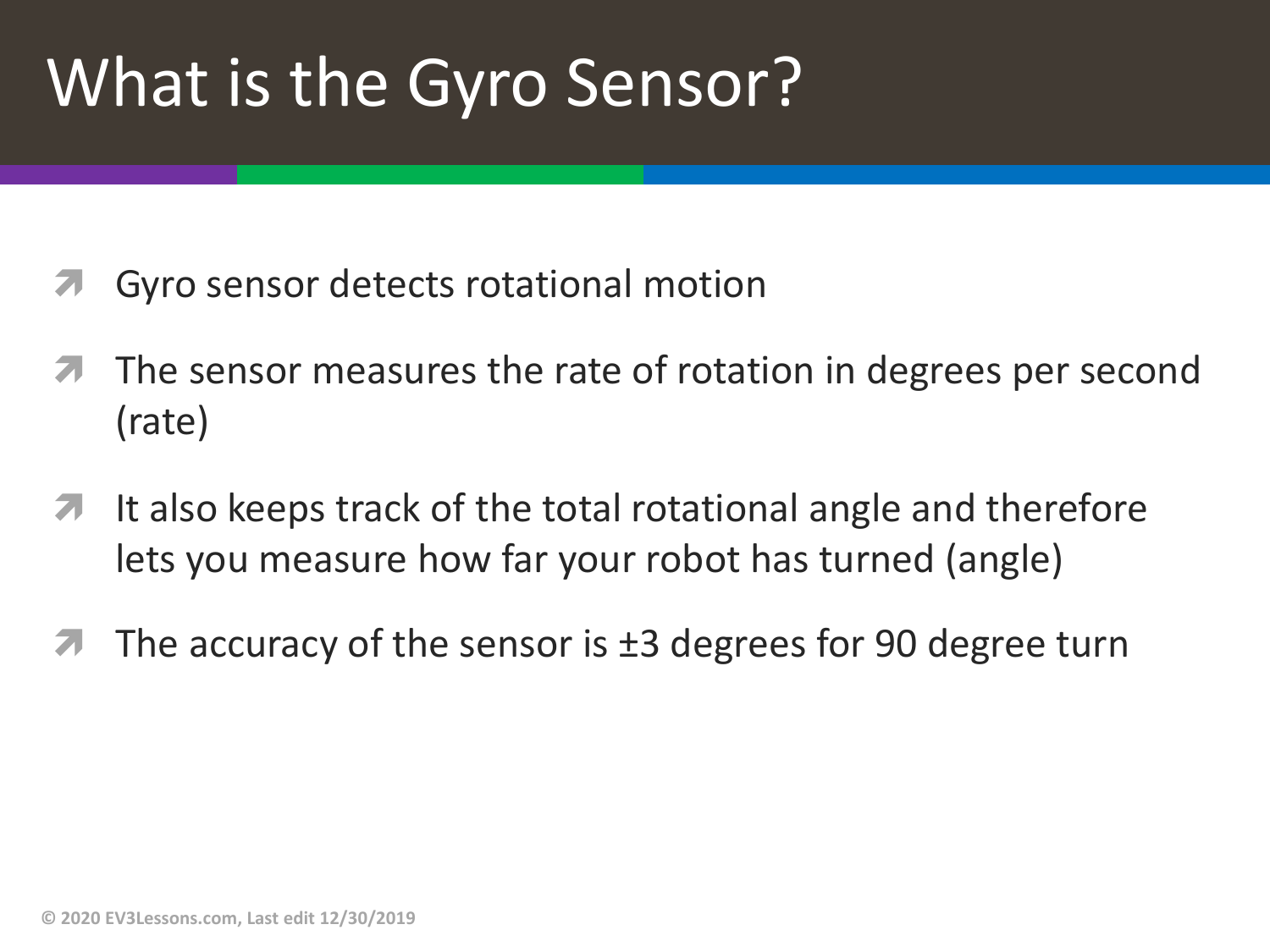# Gyro Sensor Problems

- $\sqrt{2}$  There are 2 common Gyro issues drift and lag
	- $\lambda$  Drift readings keep changing even when the robot is still
	- $\lambda$  Lag readings are delayed
- $\lambda$  In this lesson, we focus on the first problem: drift.
	- **7** We will cover lag in the Gyro Turn lesson
- **7** Solution to drift: gyro calibration
	- $\lambda$  The source of the drift problem is that the gyro must "learn" what is still.
	- **7** For a color sensor, you have to "teach" the robot what is black and white
	- $\lambda$  For your gyro, you need to calibrate the sensor to understand what is "still"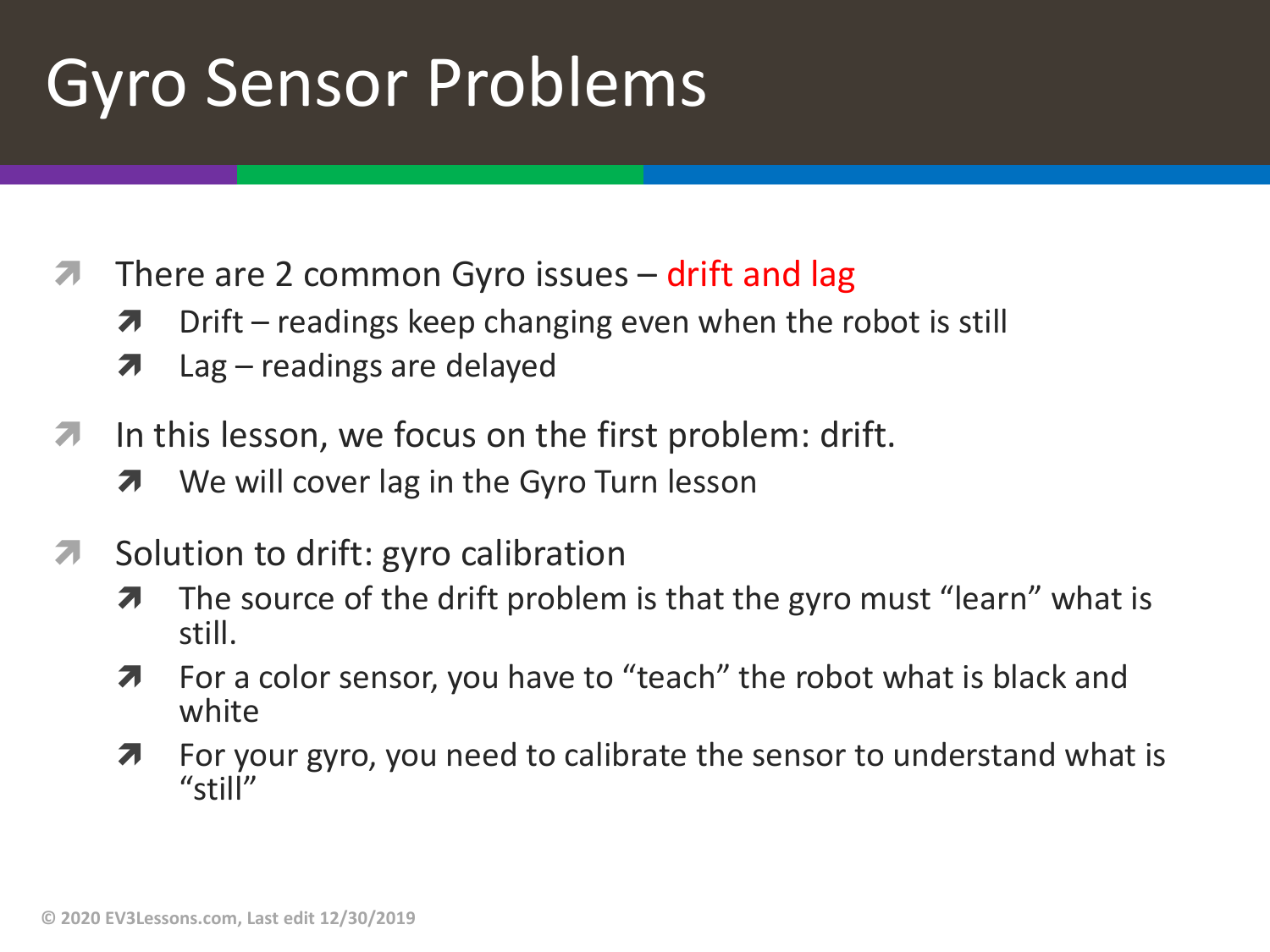# Gyro Calibration to Solve Drift

- The gyro auto-calibrates when the robot is turned on or the gyro wire is connected. If the robot is moving during calibration, the gyro "learns" the wrong value for "still" – this causes drift!
- Unfortunately, there is no gyro calibration block. However, there is a way to force a calibration of the sensor.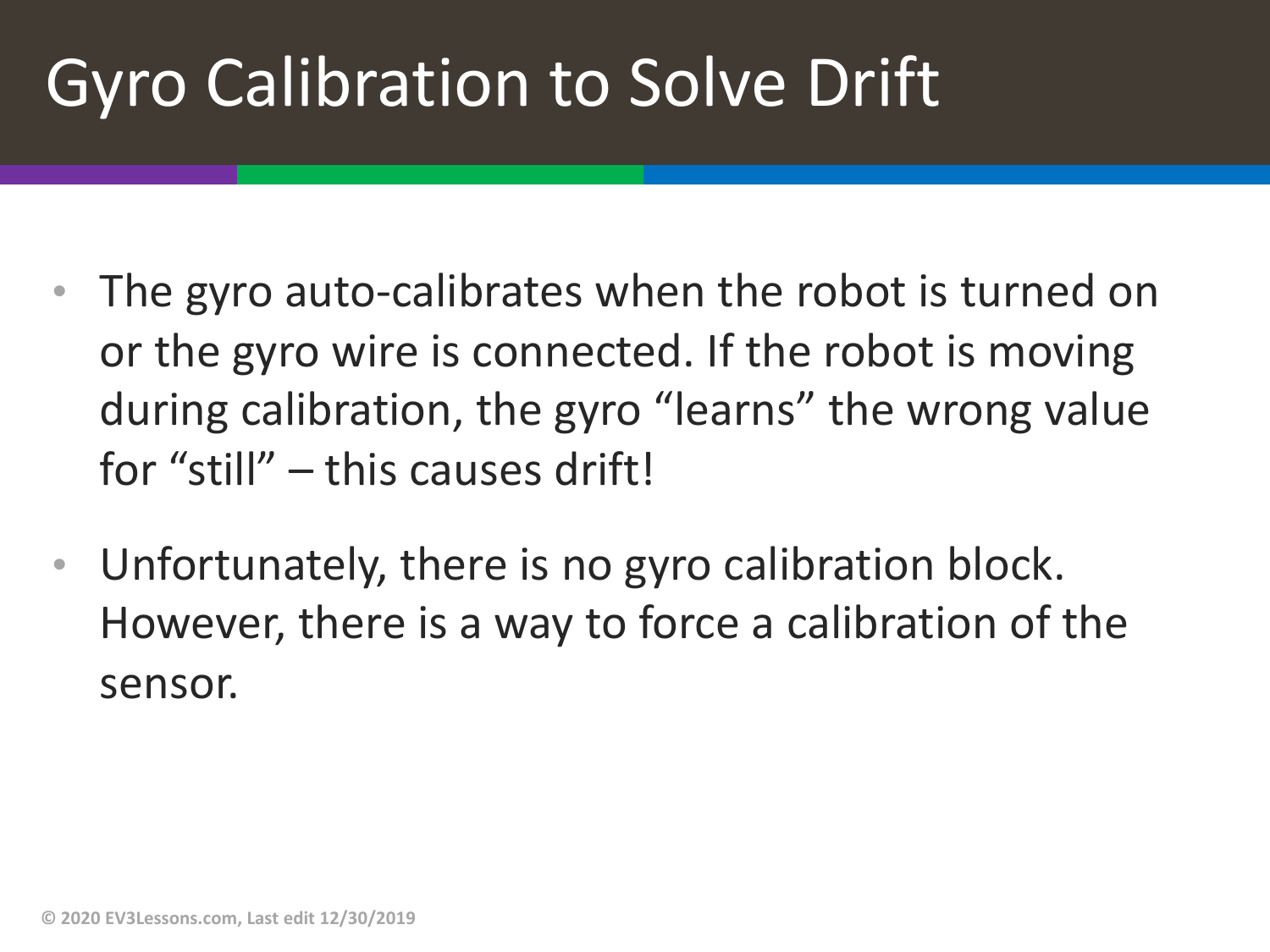### Terms to Know

- Reset: Current value of the gyro sensor angle is set to "0". This is what the gyro block with mode set to "reset" does.
- $\pi$  Calibration: The gyro calibrates what it considers to be "still". This sets both the current gyro sensor rate and angle to "0". This typically occurs when the gyro is connected.
- Some people refer to calibration as a "hard reset". We will call this calibrate through this lesson to reduce the amount of confusion.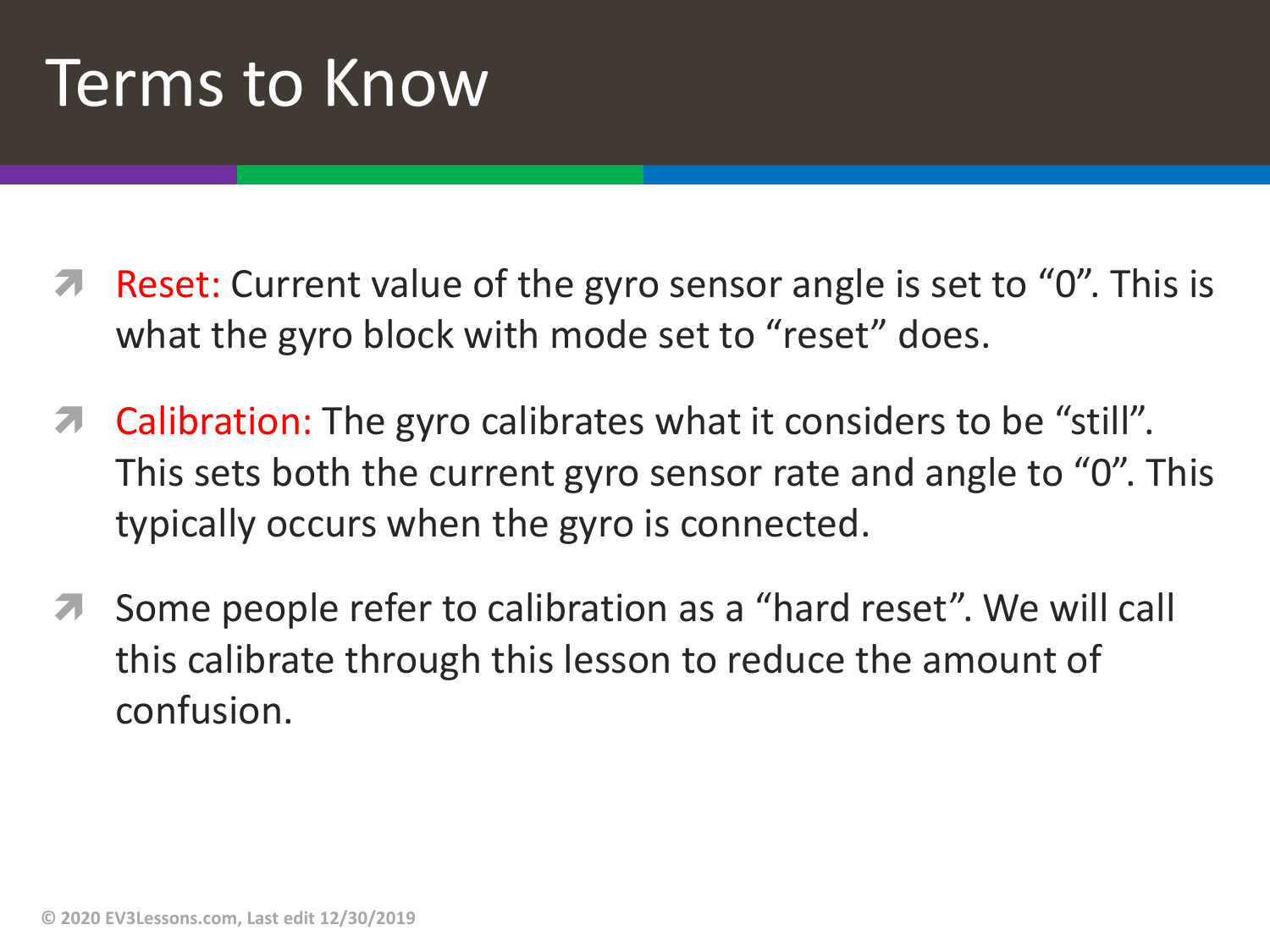# Different Generations of Gyro Sensors

- We discovered that there were two different generations of gyro sensors. Sensors made on of before 2013 and sensors made after that.
- **7** We did extensive testing on both types of sensors with the help of the extended MINDSTORMS community and discovered that there was a hardware change between 2013 and 2014.
- *A* As a result, the commonly seen gyro sensor calibration techniques out there do not work on all gyro sensors. Be careful using code you may find online as it may no longer work on newer gyro sensor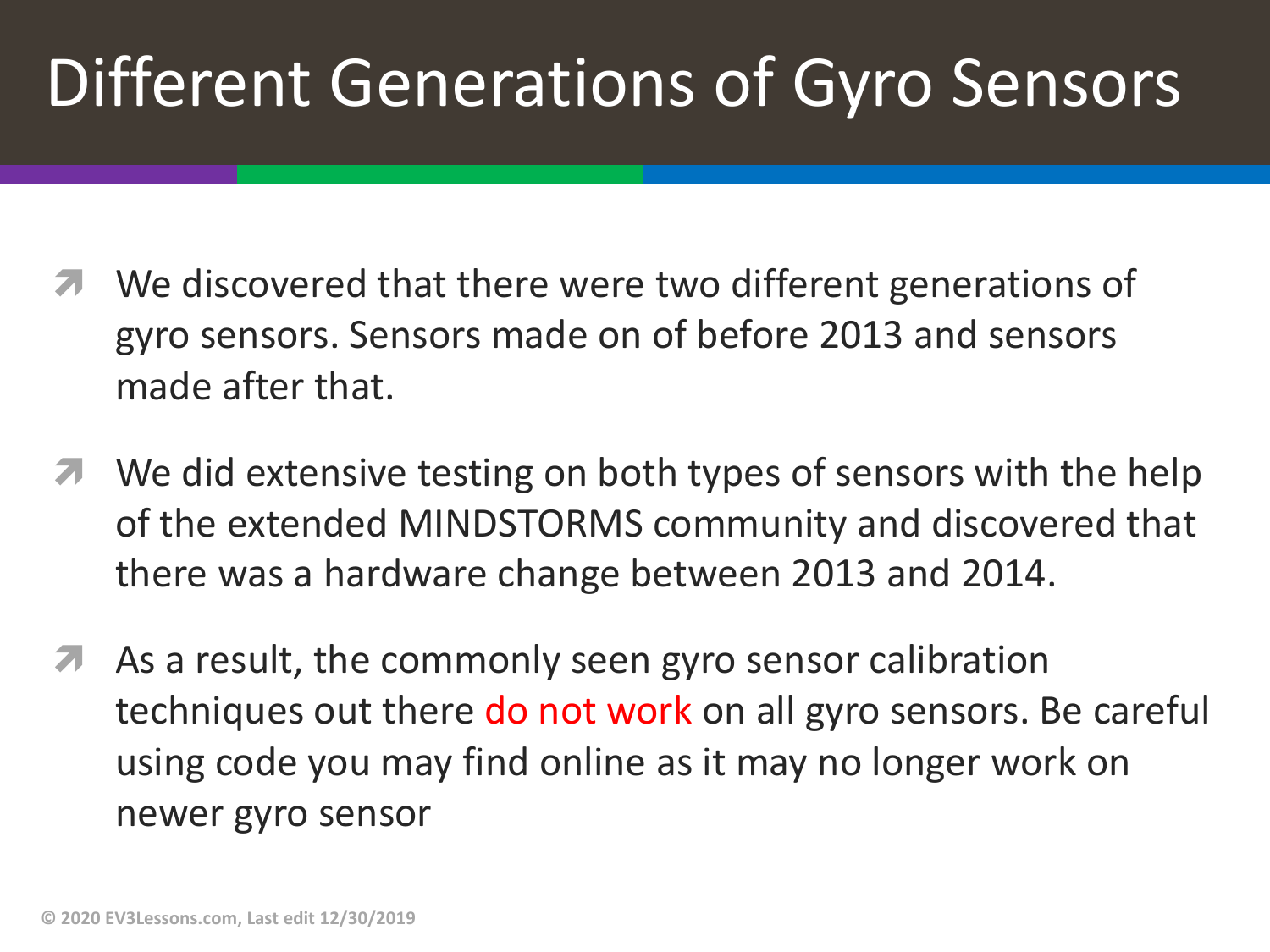# Only Known ways to Calibrate the Gyro

#### Hardware Solution

- Unplug and re-plug your gyro sensor while making sure your robot is still
- $\pi$  But, this technique requires access to the EV3 ports and is prone to failure since you may shake the robot as you re-plug the wire.

#### Software Solution

- If you read the port the gyro is connected to as an infrared sensor and then read it again as a gyro sensor, it seems to force a recalibration of the gyro.
- $\pi$  This solution works reliably on any generation of sensor.

EV3Lessons.com provides Gyro Drift Test code for EV3-G.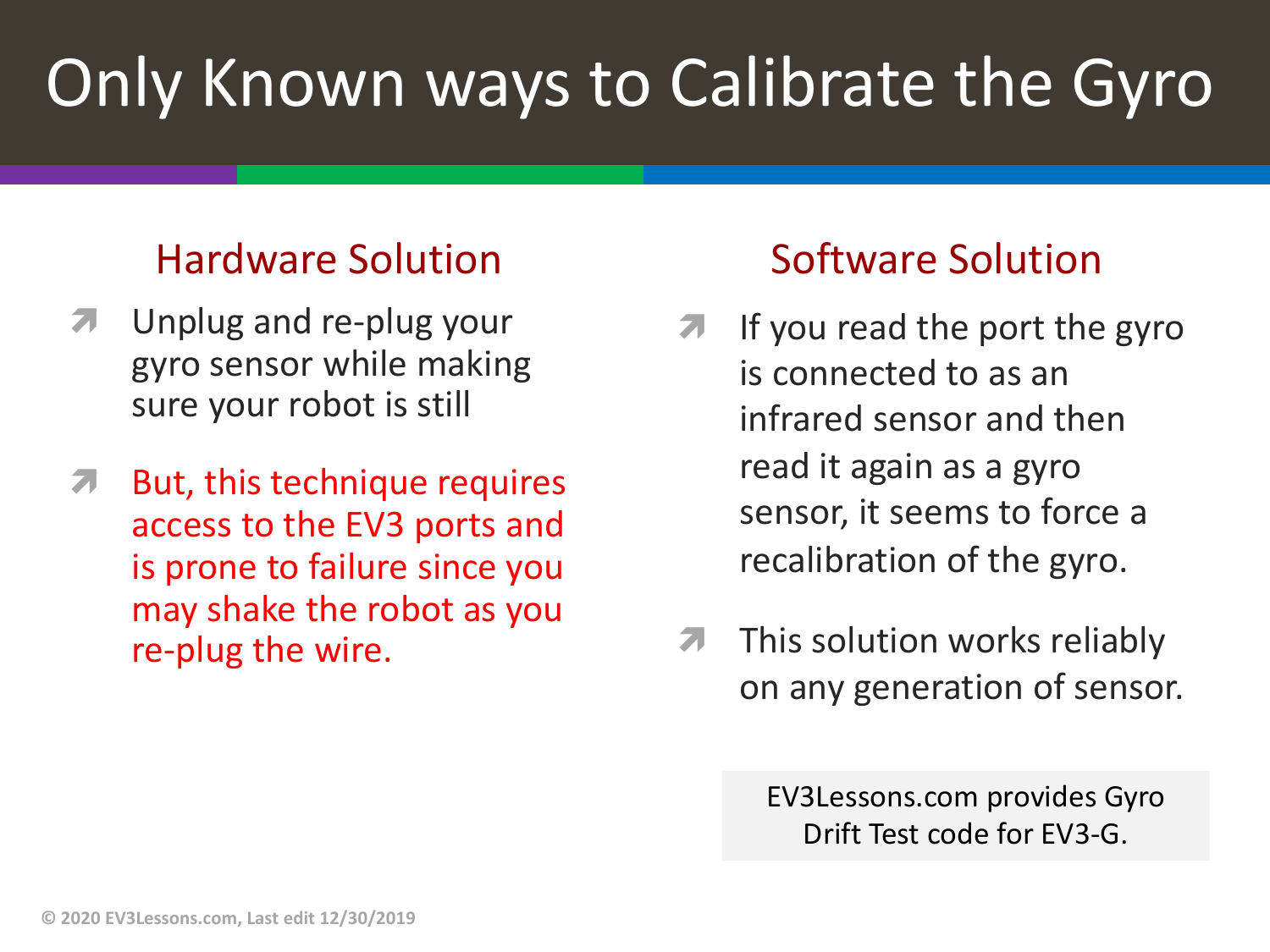### Important Notes for Success

- Keep the robot still when you calibrate the gyro
- You should not not run this every time you need to read the gyro
- You should calibrate in a separate program and run it once before you run your code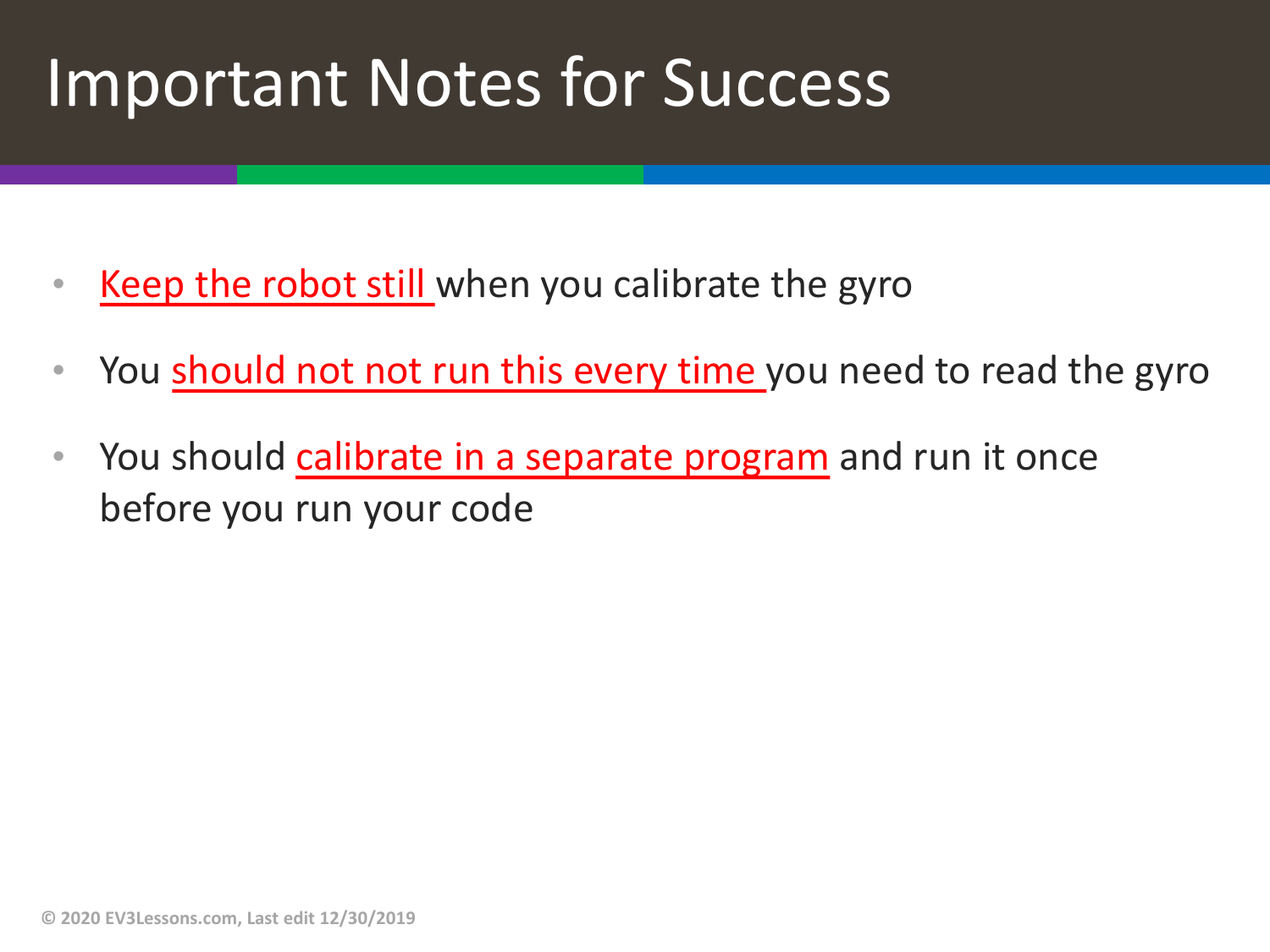# Key Code Components

- *i* Reading the Gyro Sensor port as Infrared and then reading as a Gyro Sensor will cause the Gyro Sensor to reset
- **7** While it is resetting, the gyro will return a special value called Not a Number (NAN).
- **7** Comparing to see that reading is a valid number makes sure that your calibration is completed. If the reading is Not a Number (NAN), it should return false.

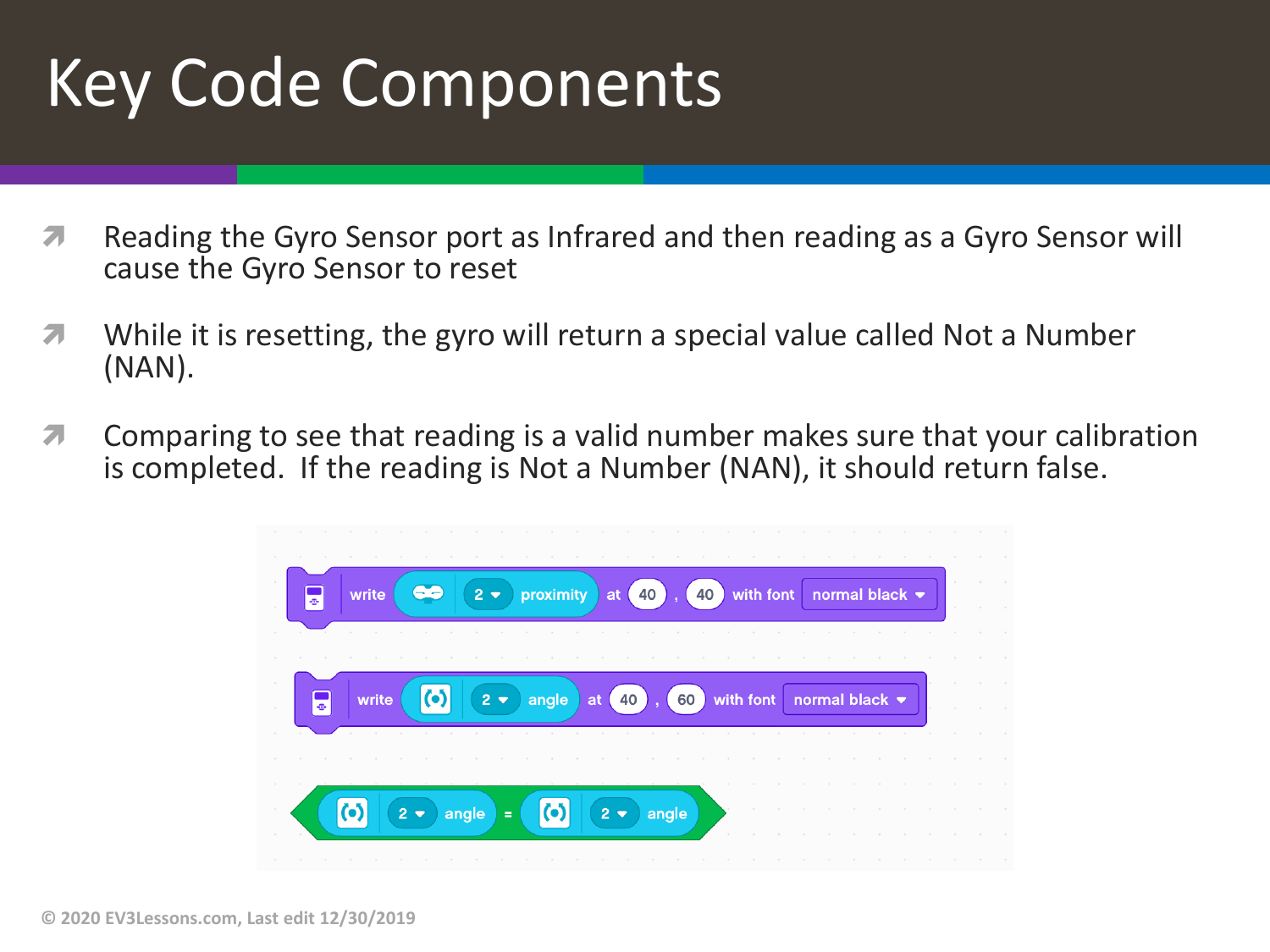# Recalibration Code



- 2. Read port 2 back as a gyro sensor.
- 3. Wait until the angle is equal to itself, or the gyro has been reconnected.
- 4. Play a beep so that the user knows that the recalibration has been completed NAN: Not a Number

1. Read the port of the gyro as an infrared sensor. Unfortunately, in the EV3 Classroom software, the infrared does not force the gyro sensor communication to timeout properly every time when reading it on the gyro port. To ensure that it works, a loop keeps reading the infrared on port 2 until the gyro angle is not equal to itself. When the gyro disconnects, it reads as NAN, and NAN is not equal to NAN. Therefore, it will repeat until the gyro is successfully disconnected.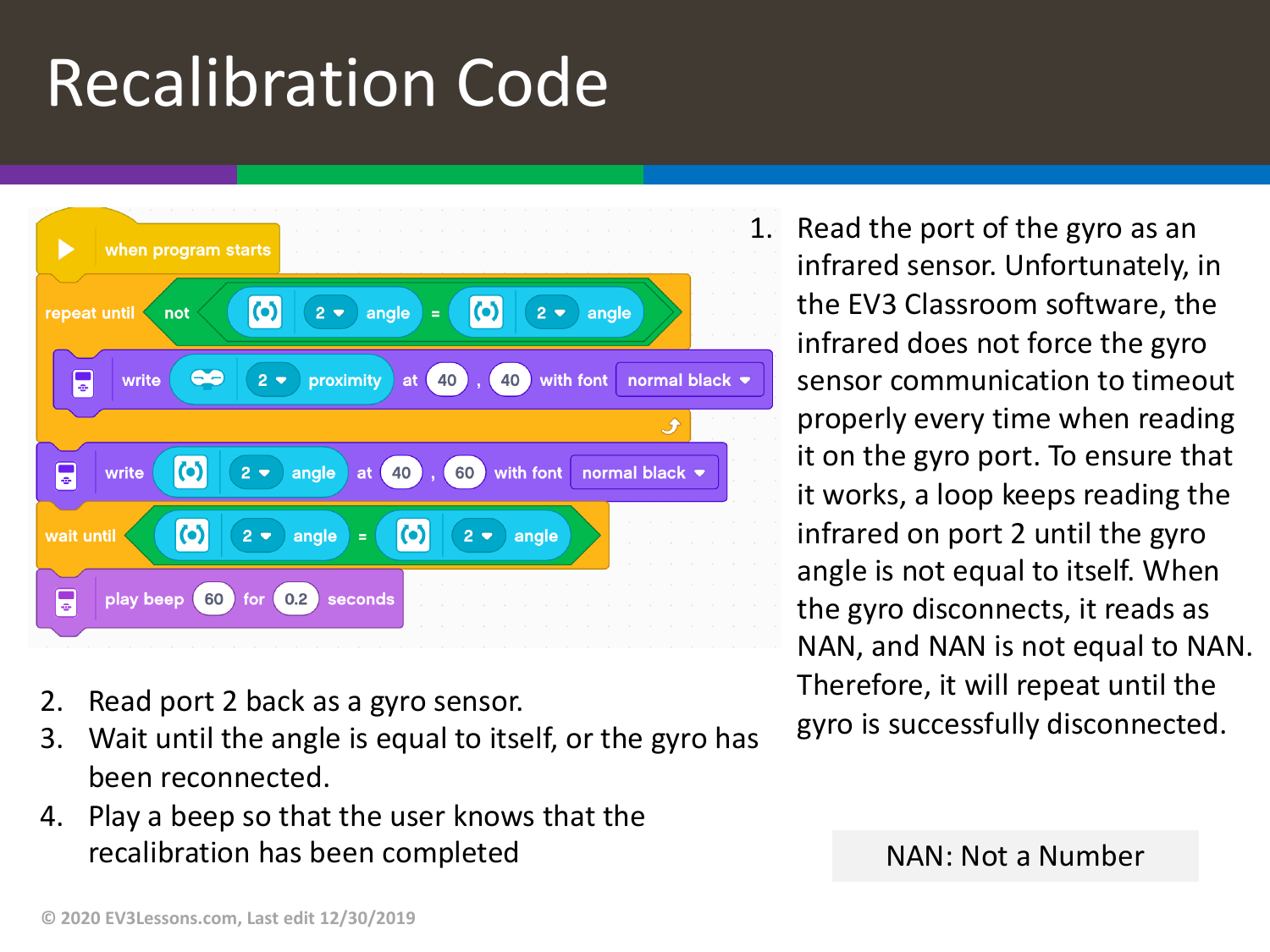## Discussion Guide

**1. What are 2 common problems when programming with the gyro?**

Ans. Gryo drift and Gyro lag

#### **2. What does Gyro drift mean?**

Ans. The Gyro readings keep changing even when the robot is still

- **3. Can you move your robot when you calibrate your gyro?** Ans. No. Keep the robot still.
- **4. Do you need to calibrate your gryo before every move?** Ans. No. Once before you run your entire program